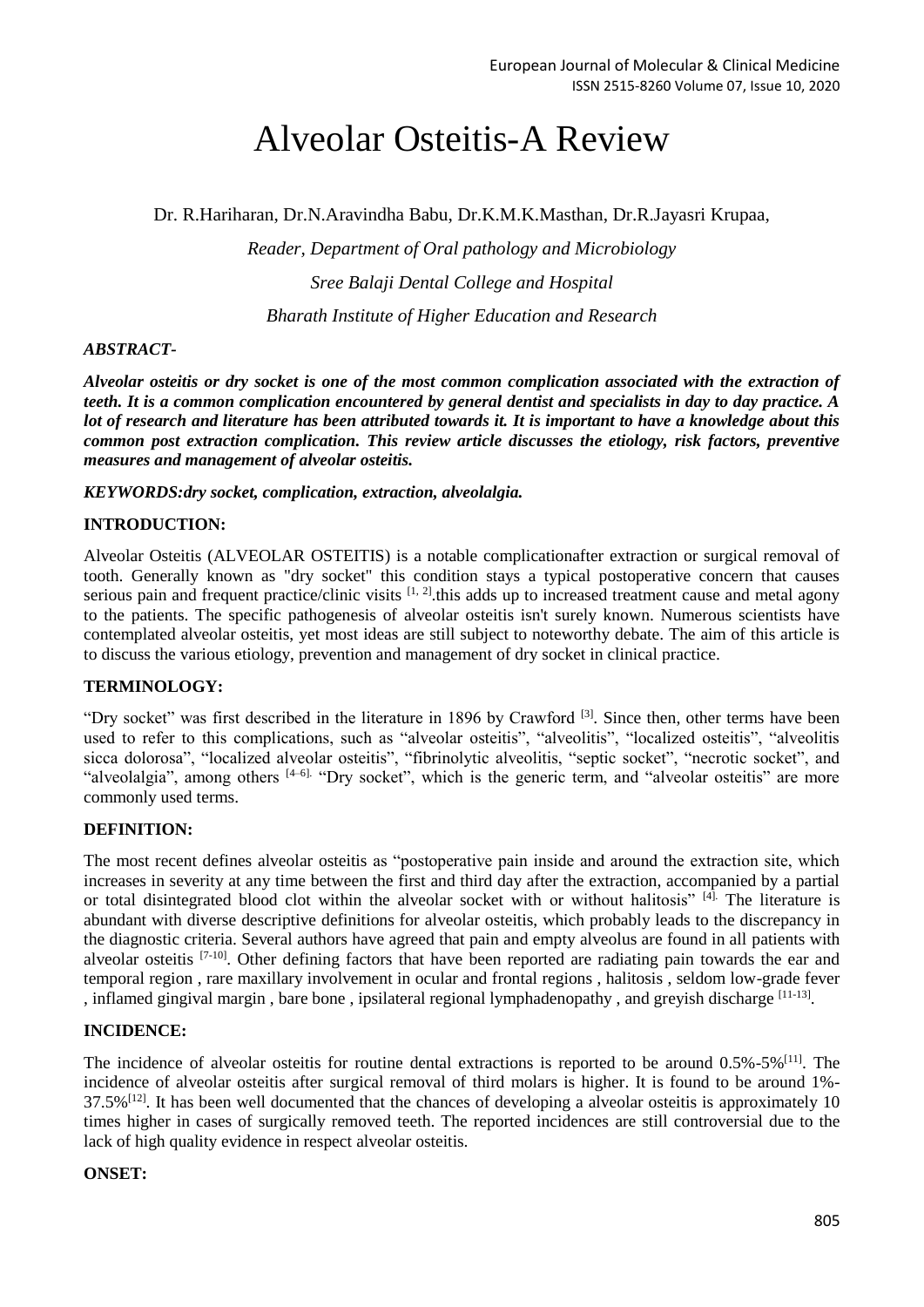the onset of alveolar osteitis is considered to occur  $1-3$  day after tooth extraction  $[14]$ . 95-100% of all cases of alveolar osteitis have been reported within a week [11].

# **ETIOLOGY:**

The exact pathogenesis of alveolar osteitis is still not known. Birn published a series of articles between 1963- 1977 for better understanding of the pathogenesis<sup>[7]</sup>. He suggested that there occurs a disintegration of the clot due to an increased local fibrinolytic activity. The fibrinolysis is the result of plasminogen pathway activation, which can be accomplished via direct (physiologic) or indirect (nonphysiologic) activator substances [7]. Direct activators are released after trauma to the alveolar bone cells. Indirect activators are elaborated by bacteria. The fibrinolytic activity is local because initial absorption of plasminogen into the clot limits the activity of plasmin<sup>[7]</sup>. In fact, it was found that active plasmin is inactivated in the general circulation by antiplasmins [15]. Birn and others have further reviewed the local differences in the fibrinolytic activity between body tissue and found higher fibrinolytic activity with bone and uterine tissues, in comparison to skeletal muscle, kidney, heart, brain, liver, spleen, lung, and thyroid tissues [16,17]. But the factors capable of triggering fibrinolysis are more ambiguous.

## **RISK FACTORS:**

- *Surgical Trauma and Difficulty of Surgery:* Most authors agree that the trauma from surgery and difficulty of surgery play an important role in the development of alveolar osteitis  $[18]$ . The reason responsible might be due to the insult caused to the bone marrow during the traumatic procedure. This may lead the release of direct tissue activators which lead to bone marrow inflammation<sup>[19]</sup>. Surgical extractions, in comparison to nonsurgical extractions, result in a 10-fold increase incidence of alveolar osteitis [5]. Lilly et al. [8] found that surgical extractions involving reflection of a flap and removal of bone are more likely to cause alveolar osteitis.
- *Lack of operator experience*. Larsen <sup>[2]</sup> concluded that surgeon's inexperience could be related to a bigger trauma during the extraction, especially surgical extraction of mandibular third molars. Alexander <sup>[6]</sup> et al reported a higher incidence of alveolar osteitis following extractions performed by the less experienced operators. Therefore the skill and experience of the operator should be taken into consideration as a risk factor.
- *Mandibular third molars*. It has been shown that alveolar osteitis is more common following the extraction of mandibular third molars <sup>[5]</sup>. The reasons that are believed to be responsible for this include the increase in bone density, decrease in vascularity and reduced capacity tom produce granulation tissue [20]. However, there is no evidence suggesting a link between alveolar osteitis and insufficient blood supply. The area specificity is probably due to the large percentage of surgically extracted mandibular molars and may reflect the effect of surgical trauma rather than the anatomical site  $^{[19]}$ .
- *Systemic Disease.* Some researchers have suggested that systemic disease could be associated with alveolar osteitis<sup>[7, 10]</sup>. It is proposed that immunocompromised or diabetic patients are prone to development of alveolar osteitis due to altered healing . But no scientific evidence exists to prove a relationship between systemic diseases and alveolar osteitis.
- *Oral Contraceptives*. Oral contraceptive is the only medication associated with developing alveolar osteitis. Oral contraceptives became popular in 1960s and studies conducted after 1970s show a significant higher incidence of alveolar osteitis in females. Sweet and butler <sup>[21]</sup> found that this increase in the use of oral contraceptives positively correlates with the incidence of alveolar osteitis. Oestrogen has been proposed to play a significant role in the fibrinolytic process. It is believed to indirectly activate the fibrinolytic system (increasing factors ii, vii, viii, x, and plasminogen) and therefore increase lysis of the blood clot  $[21]$ . Catellani et al.  $[22]$  further concluded that the probability of developing alveolar osteitis increases with increased Oestrogen dose in the oral contraceptives.
- *Patient's gender*. Many authors claim that female gender, regardless of oral contraceptive use, is a predisposition for development of alveolar osteitis. Macgregor<sup>[23]</sup>reported a 50% greater incidence of alveolar osteitis in women than that in men.
- *Smoking:* Various researches have shown a strong corelation between smoking and alveolar osteitis. Among a sum of 4000 carefully eliminated mandibular third molars, patients who smoked a half-pack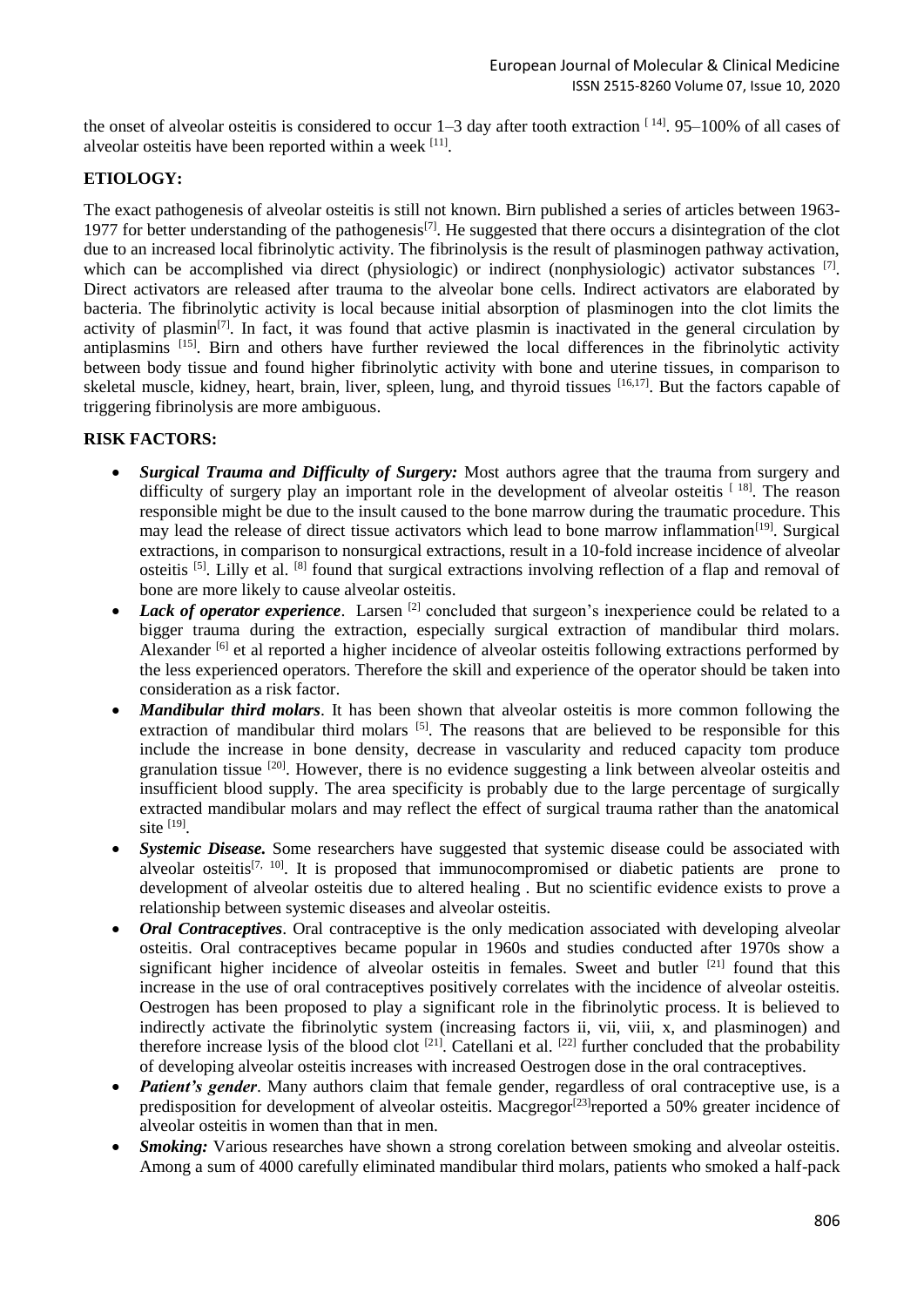of cigarettes daily had a four-to five-overlap increment in alveolar osteitis (12% versus 2.6%) when contrasted with non-smokers. The frequency of alveolar osteitis expanded to over 20% among patients who smoked a pack for each day and 40% among patients who smoked upon the arrival of medical procedure <sup>[21]</sup>. Blum guessed that this phenomenon could be because of the presentation of unfamiliar substance that could go about as a toxin in the careful site  $[4]$ .

- *Physical dislodgement of the clot*. Although a very commonly examined hypothesis, but no proof exists that physical dislodgement of the blood clot brought about by manipulation or negative pressure made by means of sucking on a straw would be a significant supporter of alveolar osteitis [4].
- *Bacterial infection*. Most investigations uphold the case that bacterial contaminations are a significant danger for the improvement of alveolar osteitis. It has been indicated that the recurrence of alveolar osteitis increments in patients with poor oral hygiene and existing periodontal problems. A potential relationship of Actinomyces viscosusand Streptococcusmutans in alveolar osteitis was concentrated by rozantis et al. <sup>[24]</sup>, where they showed deferred recuperating of extraction destinations after vaccination of these microorganisms in creature models. Nitzan et al. [25] observed high plasmin-like fibrinolytic exercises from colonies of treponema denticola, a microorganism present in periodontal infection. Catenalli<sup>[22]</sup> contemplated bacterial pyrogens in vivo and proposed that they are aberrant activators of fibrinolysis.
- *Excessive irrigation or curettage of alveolus*. It has been proposed that unnecessary repetitive irrigation of alveolus might meddle with clotr arrangement and that rough curettage might harm the alveolar bone <sup>[7]</sup>. Nonetheless, the writing needs proof to affirm these charges in the improvement of ALVEOLAR OSTEITIS.
- *Age of the Patient*. Little literature can be found concerning whether age is related with top occurrence of alveolar osteitis.
- *Single extraction versus multiple extractions*. Limited proof exists showing higher prevalence of alveolar osteitis after single extractions versus different extractions [9,10] in addition, different extractions including periodontally unhealthy teeth might be less traumatic
- *Local anaesthetic with vasoconstrictor*: it has been recommended that the utilization of local anaesthetics with vasoconstrictors builds the frequency of alveolar osteitis. Lehner [26] found that alveolar osteitis recurrence increments with invasion sedation on the grounds that the transitory ischemia prompts helpless blood gracefully. The investigations that followed demonstrated acknowledged that local ischemia because of vasoconstrictor in nearby sedation has no part in the advancement of alveolar osteitis.
- *Saliva* : a couple of investigators have contended that salivation is a danger factor in the improvement of alveolar osteitis but no firm logical proof exists to help this case. Birn found no proof that salivation assumes a part in alveolar osteitis [7].
- *Bone/root fragments remaining in the wound.* A few authors have recommended that bone/root parts leftovers could add to the improvement of alveolar osteitis  $[4, 7]$ .contrast to this, simpson, in his examination, observed that little bone/root sections are regularly present after extractions and these pieces don't really cause intricacies as they are frequently externalized by the oral epithelium <sup>[27]</sup>.
- *Flap design/use of sutures*. Some past literatures claim that design of a flap and the utilization of stitches influence the development of alveolar osteitis. However, later examinations discovered little proof to demonstrate such relationship  $^{[28]}$ . In the nonappearance of any huge proof, it is sensible to accept that these are not major contributing components.

# **PREVENTION:**

Since alveolar osteitis is the most common postoperative complication after extraction, many researchers have attempted to find a successful method for prevention. Numerous methods and techniques are proposed throughout the existing literature to assist with prevention of alveolar osteitis. However, this area remains a controversial topic as no single method has gained universal acceptance. The most popular of these techniques are discussed below.

 *Systemic antibiotics*. Systemic antibiotics reported to be effective in the prevention of alveolar osteitis include penicillins , clindamycin , erythromycin and metronidazole [29]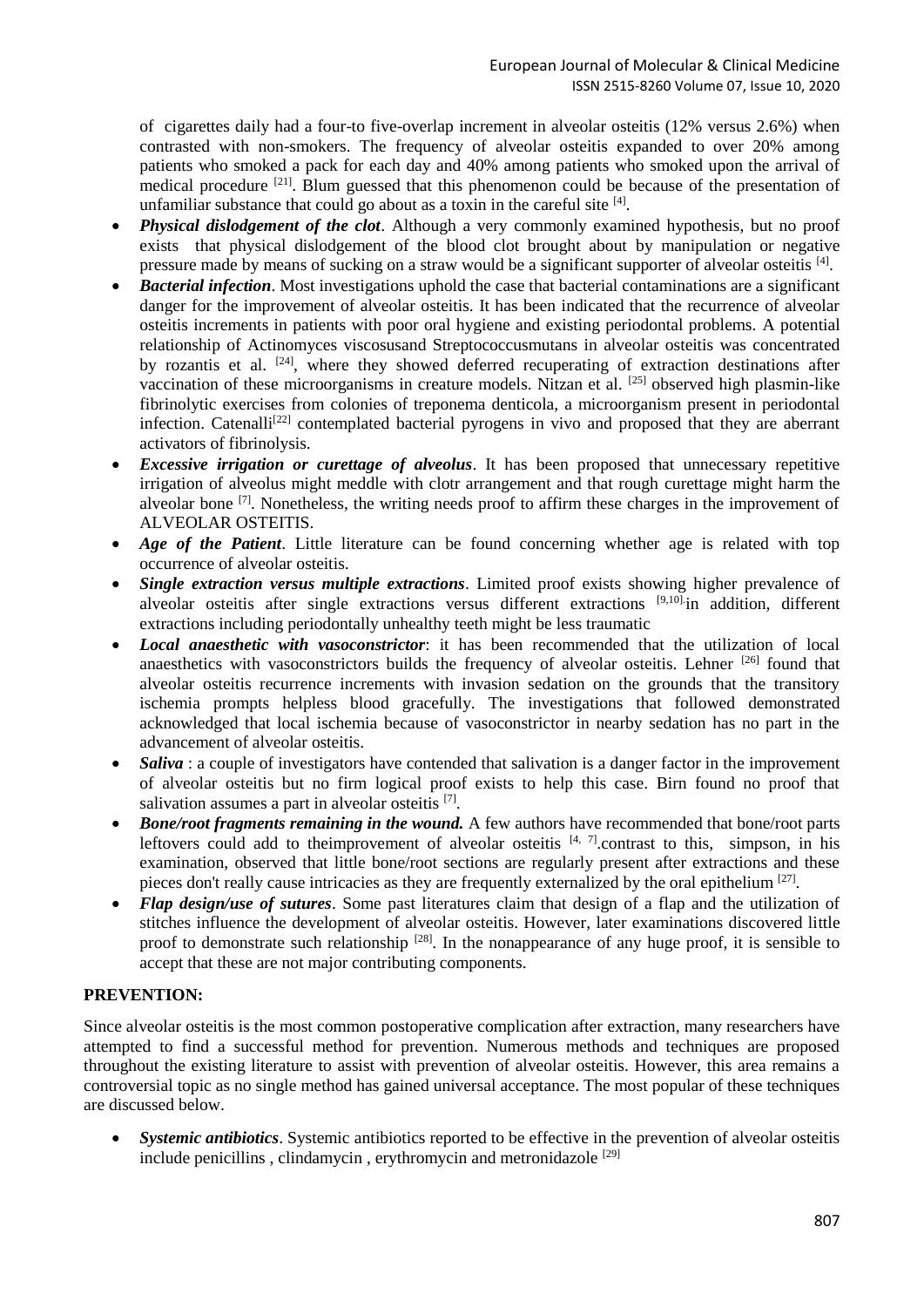- T*opical antibiotics*. A great number of studies have been performed in order to test the effectiveness of topical medicaments in preventing alveolar osteitis. The antibiotics studied have been used alone or in combination with differing doses and formulations.. Amongst the many antibiotics studied, topical tetracycline has shown promising results  $[30]$ . The reported method of delivery included powder, aqueous suspension, gauze drain, and gelfoam sponges (preferred). However, side-effects including foreign body reactions have been reported with the application of topical tetracycline<sup>[31]</sup>.
- *Chlorhexidine*. Several studies have reported that the pre- and perioperative use of 0.12% chlorhexidine decreases the frequency of alveolar osteitis after mandibular third molar removal .Ragno et al. [32] found as much as 50% reduction in the incidence of alveolar osteitis in patients who prerinsed with chlorhexidine solution. Caso et al. [33] after a meta-analysis of the available studies concluded that 0.12% chlorhexidine rinse on the day of surgery and for several days thereafter is beneficial.
- *Para-hydroxybenzoic acid.* Early literature reported that the topical use of para-hydroxybenzoic acid (phba), an antifibrinolytic agent, in extraction wounds decreased the incidence of alveolar osteitis. In addition, phba has been reported to have some antimicrobial properties [13].
- *Tranexamic acid*. Tranexamic acid (tha), an antifibrinolytic agent, has been speculated to prevent alveolar osteitis when applied topically in the extraction socket. But a study by gersel-pedersen<sup>[34]</sup> did not show a significant reduction in the incidence of alveolar osteitis when compared to a placebo group. Local plasminogen inactivation alone was insufficient to cease the development of alveolar osteitis.
- *Polylactic acid*. Polylactic acid (pla), a clot supporting agent, is a biodegradable ester that once was thought to be the ultimate solution for the prevention of alveolar osteitis. It was suggested that pla would provide a stable support for the blood clot and subsequent granulation and osteoid tissue. However, follow-up studies failed to support the success of pla. Complications were observed and the reported incidence of alveolar osteitis was actually higher when pla was used.
- *Eugenol containing dressing*. Some authors have promoted the use of eugenol containing dressing to prevent development of alveolar osteitis [35]. However, irritant local effect of eugenol and the delay in wound healing due to prophylactic packing has been well documented in the literature and may be difficult to justify its use to prevent alveolar osteitis
- *Sterile gloves.* The use of sterile gloves instead of clean nonsterile gloves has not demonstrated a decrease in the incidence of alveolar osteitis and therefore not necessary [36]

# **MANAGEMENT:**

The management of ALVEOLAR OSTEITIS is less controversial than its etiology and prevention. Most agree that the primary aim of dry socket management,is pain control until commencement of normal healing, and in the majority of cases local measures are satisfactory. In some instances, systemic analgesics or antibiotics may be necessary or indicated. The use of intra-alveolar dressing materials is widely suggested in the literature although it is generally acknowledged that dressings delay healing of the extraction socket. Different medicaments and carrier systems are commercially available with little scientific evidence to guide a selection process as demonstrated above. As the various formulations are reviewed, it becomes apparent that all of them are simply varying combinations of perhaps 18 different ingredients. Alvogyl (Septodent, Inc, Wilmington, DE) has been widely used in the management of ALVEOLAR OSTEITIS and is frequently mentioned in the literature. Alvogyl contains butamben (anesthetic), eugenol (analgesic), and iodophorm (antimicrobial). It is not recommended for use in extraction sockets.

## **CONCLUSION:**

Despite of multiple years of research,little advancement has been made in tending to this regularly experienced postoperative complication in patients. The literature with respect to alveolar osteitis isn't reliable and frequently controversial. The full etiology of alveolar osteitis has not been established and also, varying definitions and management measures exist. The commonly prescribed medications are easily available but the current collection of writing doesn't offer enough help for the treating professional to manage any adverse effects that may occur. The formula for management begins from strict instruction and patients with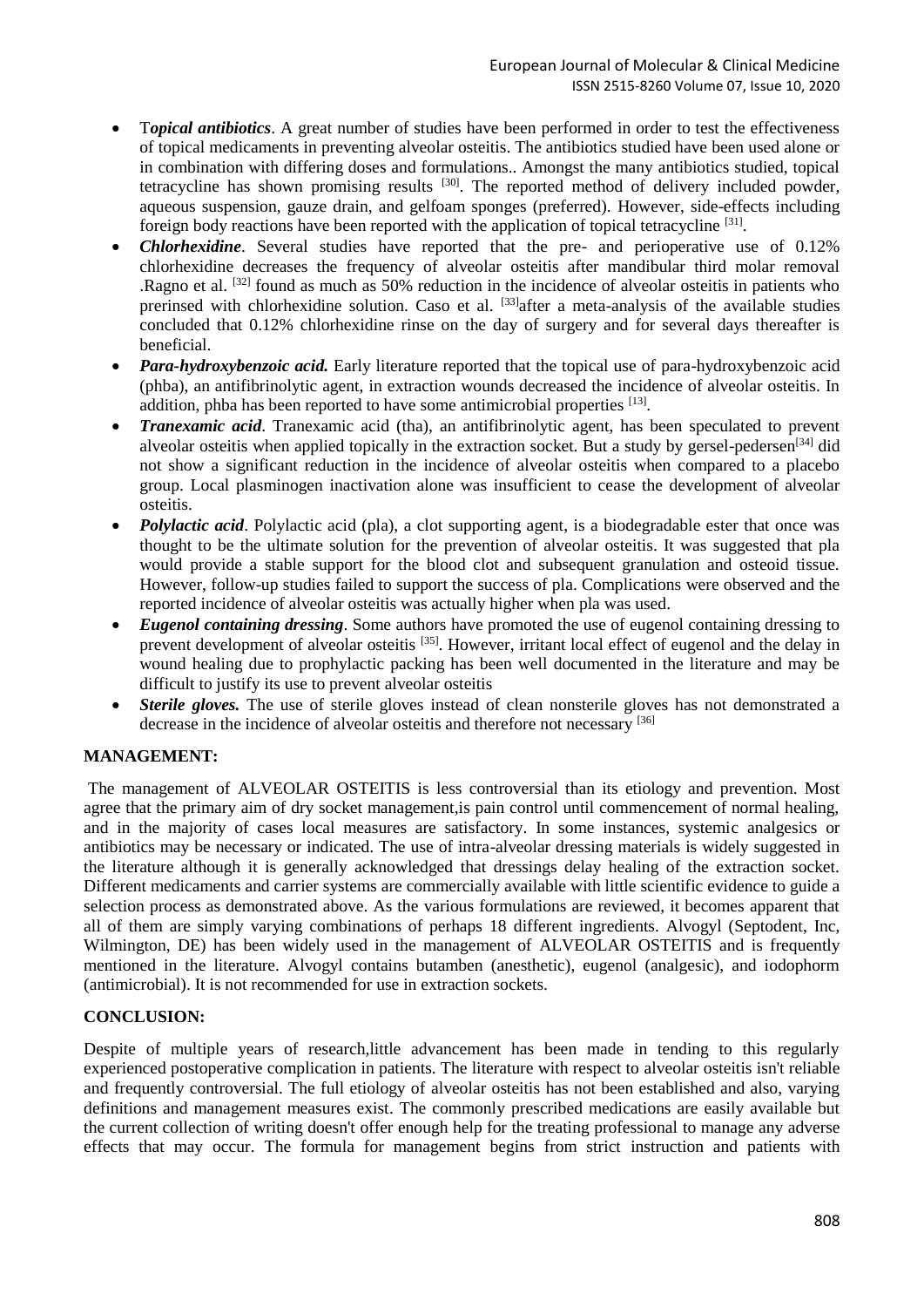recognizable risk factors ought to be educated . Further examinations and well planned investigations are important to make firm inferences and to explain this complication.

## **REFERENCES:**

- 1. T. P. Osborn, G. Frederickson Jr., I. A. Small, and T. S. Torgerson, "A prospective study of complications related to mandibular third molar surgery," Journal of Oral and Maxillofacial Surgery, vol. 43, no. 10, pp. 767–769, 1985.
- 2. P. E. Larsen, "Alveolar osteitis after surgical removal of impacted mandibular third molars: identification of the patient at risk," Oral Surgery Oral Medicine and Oral Pathology, vol. 73, no. 4, pp. 393–397, 1992.
- 3. J. Y. Crawford, "Dry socket," Dental Cosmos, vol. 38, pp. 929– 931, 1896.
- 4. I. R. Blum, "Contemporary views on dry socket (alveolar osteitis): a clinical appraisal of standardization, aetiopathogenesis and management: a critical review," International Journal of Oral and Maxillofacial Surgery, vol. 31, no. 3, pp. 309–317, 2002.
- 5. D. Torres-Lagares, M. A. Serrera-Figallo, M. M. Romero-Ru´ız, P. Infante-Coss´ıo, M. Garc´ıa-Calderon, and J. L. Guti ´ errez- ´ Perez, "Update on dry socket: a review of the literature," ´ Medicina Oral, Patologia Oral y CirugiaBucal, vol. 10, no. 1, pp. 77–85, 2005.
- 6. R. E. Alexander, "Dental extraction wound management: a case against medicating postextraction sockets," Journal of Oral and Maxillofacial Surgery, vol. 58, no. 5, pp. 538–551, 2000.
- 7. H. Birn, "Etiology and pathogenesis of fibrinolytic alveolitis ('dry socket')," International Journal of Oral Surgery, vol. 2, no. 5, pp. 211–263, 1973
- 8. G. E. Lilly, D. B. Osbon, E. M. Rael, H. S. Samuels, and J. C. Jones, "Alveolar osteitis associated with mandibular third 8 International Journal of Dentistry molar extractions," Journal of the American Dental Association, vol. 88, no. 4, pp. 802–806, 1974.
- 9. E. A. Field, J. A. Speechley, E. Rotter, and J. Scott, "Dry socket incidence compared after a 12 year interval," British Journal of Oral and Maxillofacial Surgery, vol. 23, no. 6, pp. 419–427, 1985.
- 10. A. J. MacGregor, "Aetiology of dry socket: a clinical investigation," British Journal of Oral Surgery, vol. 6, no. 1, pp. 49–58, 1968
- 11. A. E. Swanson, "Prevention of dry socket: an overview," Oral Surgery Oral Medicine and Oral Pathology, vol. 70, no. 2, pp. 131–136, 1990.
- 12. K. L. Fridrich and R. A. J. Olson, "Alveolar osteitis following surgical removal of mandibular third molars," Anesthesia Progress, vol. 37, no. 1, pp. 32–41, 1990.
- 13. P. J. Vezeau, "Dental extraction wound management: medicating postextraction sockets," Journal of Oral and Maxillofacial Surgery, vol. 58, no. 5, pp. 531–537, 2000.
- 14. W. E. Shafer, M. K. Hine, and B. M. Levy, Textbook of Oral Pathology, Saunders, Philadelphia, Pa, USA, 4th edition, 1993.
- 15. M. A. Lucas, L. J. Fretto, and P. A. McKee, "The binding of human plasminogen to fibrin and fibrinogen," Journal of Biological Chemistry, vol. 258, no. 7, pp. 4249–4256, 1983.
- 16. H. Birn, "Fibrinolytic activity of normal alveolar bone," Acta Odontologica Scandinavica, vol. 29, no. 2, pp. 141–153, 1971.
- 17. J. C. Southam and G. H. Moody, "The fibrinolytic activity of human and rat dental pulps," Archives of Oral Biology, vol. 20, no. 12, pp. 783–786, 1975
- 18. J. H. Brekke, M. Bresner, and M. J. Reitman, "Effect of surgical trauma and polylactate cubes and granules on the incidence of alveolar osteitis in mandibular third molar extraction wounds," Journal of the Canadian Dental Association, vol. 52, no. 4, pp. 315–319, 1986.
- 19. Y. M. Nusair and M. H. Abu Younis, "Prevalence, clinical picture, and risk factors of dry socket in a Jordanian Dental Teaching Center," Journal of Contemporary Dental Practice, vol. 8, no. 3, pp. 53– 63, 2007.
- 20. N. A. Amaratunga and C. M. Senaratne, "A clinical study of dry socket in Sri Lanka," British Journal of Oral and Maxillofacial Surgery, vol. 26, no. 5, pp. 410–418, 1988.
- 21. J. B. Sweet and D. P. Butler, "Predisposing and operative factors: effect on the incidence of localized osteitis in mandibular third-molar surgery," Oral Surgery, Oral Medicine, Oral Pathology, vol. 46, no. 2, pp. 206–215, 1978